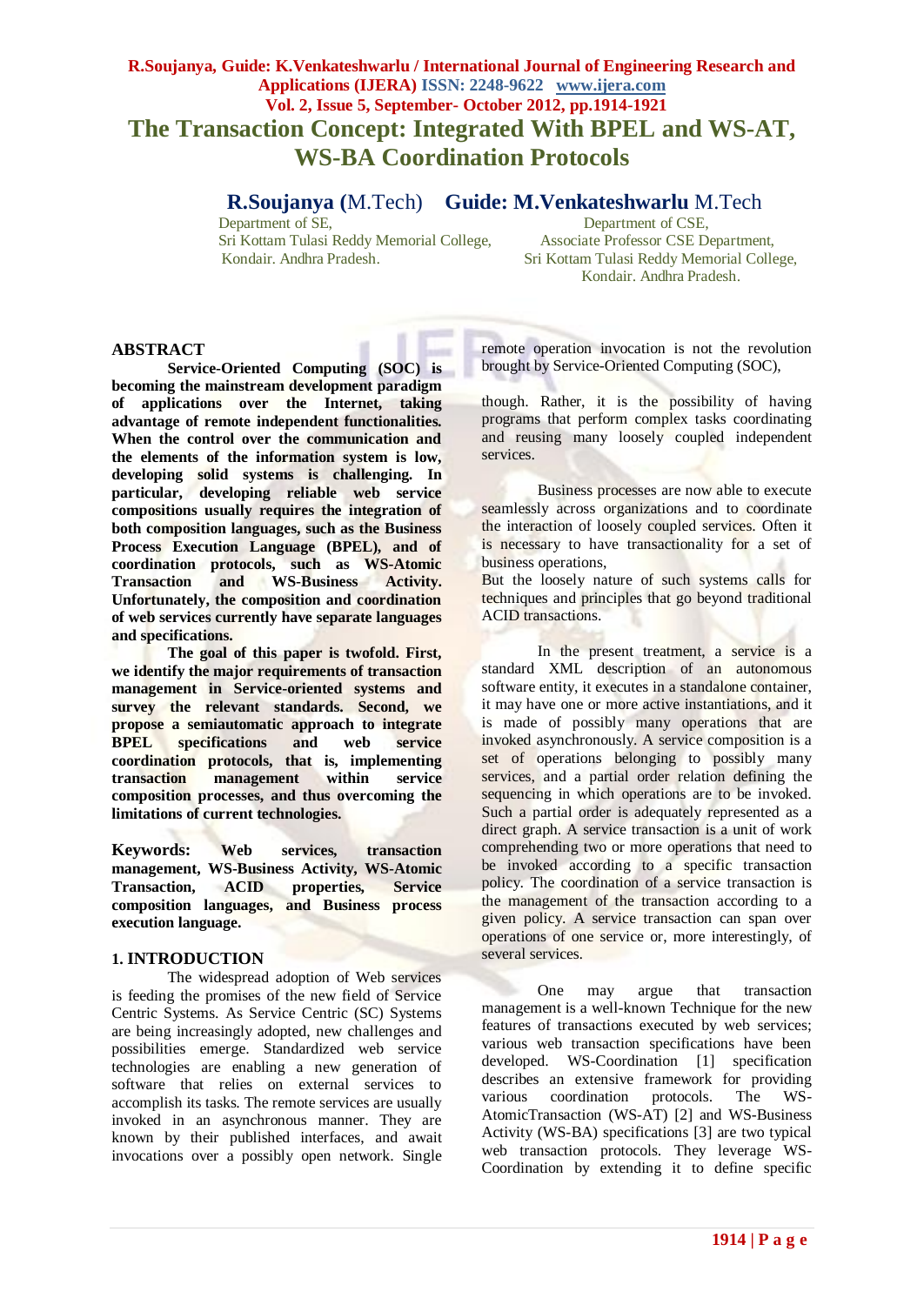coordination protocols for transaction processing. The former is developed for simple and short-lived web transactions, while the latter for complex and long-lived business activities. Finally, the Business Process

Execution Language (BPEL) [4] is a process-based composition specification language. In order to develop reliable web services compositions, one needs the integration of transaction standards with composition language standards such as BPEL [5], [6]. Unfortunately, these are currently separate specifications.

This paper has a double goal: the first one is to look at the requirements of transaction management for Service-oriented systems. The systematization of requirements is the starting point for an analysis of current standards and technologies in the field of web services. The second goal of the paper is to propose a framework for the integration of BPEL with transaction protocols such as WS-AtomicTransaction and WS-Business Activity. We use a simple but representative example across the paper, the drop-dead order (DDO) one, to illustrate requirements and the proposed approach.

#### **2. The Drop Dead Order Example**

The drop-dead order describes a scenario where a customer wants to order products from a distributor under the condition that the products are delivered before the drop-dead date (Figure).

In the scenario, the distributor tries to find a supplier that has the products available. If he finds such a supplier, he will search for a carrier that is able to deliver the products before the drop-dead date. If both the supplier and the carrier are able to fulfill the demands of the customer, the distributor reports to the customer that he can fulfill the order. After the customer has acknowledged, the distributor sends a confirmation to the supplier and the carrier.



## **3 TRANSACTION REQUIREMENTS**

In the field of databases, transactions are required to satisfy the so-called ACID properties, that is, the set of operations involved in a transaction should occur atomically, should be consistent, should be isolated from other operations, and their effects should be durable in time. Given the nature of Service-Oriented Systems, satisfying these properties is often not possible and, in the end, not necessarily desirable. In fact, some features are unique to Service-Oriented Systems:

- Long-lived and concurrent transactions, not only traditional transactions which are usually short and sequential.
- Distributed over heterogeneous environments.
- Greater range of transaction types due to different types of business processes, service types, information types, or product flows.
- Unpredictable number of participants.
- Unpredictable execution length.
	- For example, information query and flight payment need 5 minutes; while eshopping an hour; and a complex business transaction like contracting may take days.
- Greater dynamism. Computation and communication resources may change at runtime.
- Unavailability of undo operations, most often only compensating actions that return the system to a state that is close to the initial state is available.

Furthermore, transactions may act differently when exposed to certain conditions such as logical expressions, events expressed in deadlines, and even errors in case of a faulty web service. To make sure that the integrity of data is persistent, the two transaction models used are, namely, Composite and distributed that allow smooth recovery to a previous "safe" state.

The set of emerging features mentioned earlier, which combinations of requirements are mostly coming from the areas of databases and workflows provide the basis for identifying the most relevant requirements for transactions in Service-Oriented Systems.

#### **3.1 ACID Properties 3.1.1 Atomicity**

Atomicity is the property of a transaction to either complete successfully or not at all, even in the event of partial failures.

## **3.1.2 Consistency**

Consistency is the property of a transaction to begin and end in a state which is consistent with the intended semantics of the system, i.e., not breaking any integrity constraints.

# **3.1.3 Isolation**

Isolation is the property of a transaction to perform operations isolated from all other operations. One transaction can therefore not see the other transaction"s data in an intermediate state.

# **3.1.4 Durability**

Durability is the property of a transaction to record the effects in a persistent way. Whenever a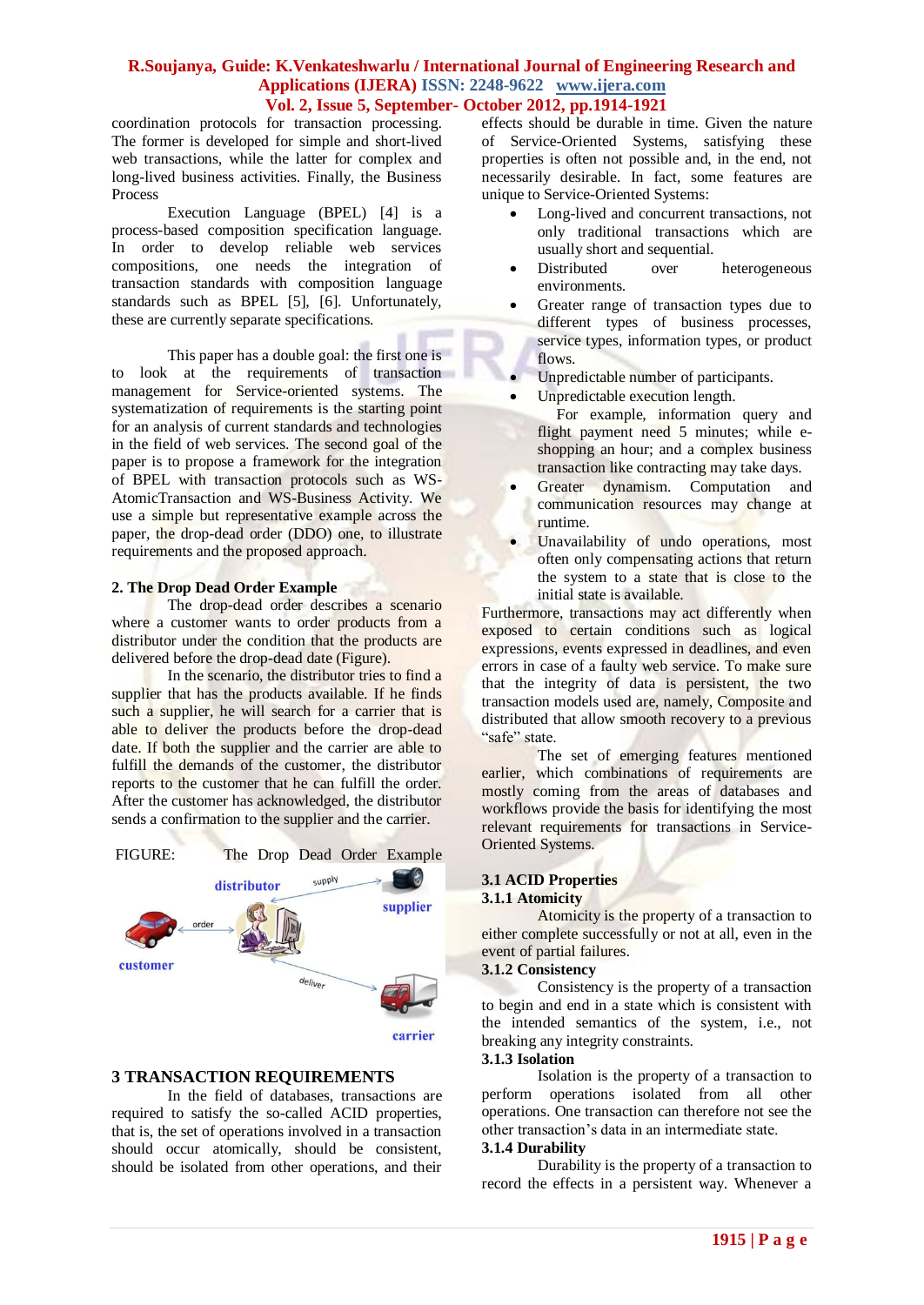transaction notifies one participant of successful completion, the effects must persist, even when subsequent failures occur.

## **3.2 Transaction Behaviors**

# **3.2.1 Rollback**

Rollback is the operation of returning to a previous state in case of a failure during a transaction. This may be necessary to enforce consistency.

## **3.2.2 Compensating Actions**

Compensating actions are executed in the event of a failure during a transaction, all changes performed before the failure should be undone. **3.2.3 Abort**

Abort is the returning to the initial state in case of failure or if the user wishes so.

## **3.2.4 Adding Deadlines**

Adding deadlines to transactions involves giving timeouts to operations.

# **3.2.5 Logical Expressions**

Logical expressions for specifying constraints are used for giving unambiguous and semantically defined rules for guaranteeing consistency.

# **3.3 Transaction Models**

# **3.3.1 Composite Transactions**

Composite transactions are nested transactions. These transactions depend on the global outcome, that is, all three succeed or the whole composite transaction fails.

# **3.3.2 Distributed Transactions**

 Distributed transactions are transactions between two or more parties executing on different hosts. The transaction should support transactions through a network between two different hosts.

#### **3.4 Transaction Behavior—Alternatives 3.4.1 Transaction Recovery**

Transaction recovery by dynamic rebinding and dynamic recomposition at runtime is the possibility of replacing a faulty web service when the current service is not able to fulfill its promises. Dynamic recomposition is the forming of a new composition by replacing one or several services by another composition that fulfills the same function.

Imagine that the first Carrier somehow fails and is unreachable. If this happens during a transaction, then automatic rebinding with a service that offers the same service should take place. Recomposition through rebinding with a third Carrier through the Supplier is also a possibility.

#### **3.4.2 Optimistic or Pessimistic Concurrency Control**

Optimistic or pessimistic concurrency control refers to the support of different types of concurrency control to enforce consistency. This control could either be optimistic or pessimistic. The pessimistic approach prevents an entity in application memory by locking it in the transaction for the entire time. While the optimistic simply chooses to detect collisions and then resolves the collision when it does occur. This scheme has better performance. When two transactions are concurrent, they should not both claim the same supply of goods from one Supplier.

# **TRANSACTION STANDARDS AND SERVICE COMPOSITION LANGUAGES**

WS-Transactions and Business Transaction Protocol (BTP) are the two most representative standards that directly address the transaction management of web service-based systems, while for representing compositions of services, the Business Process Execution Language and the Choreography Description Language (WS-CDL) are most widely known and adopted. WS-Transactions consist of two coordination protocols: WS-Atomic Transaction and WS-Business Activity which live in the WS-coordination framework. WS-AT provides the coordination protocols for short-lived simple operations, while WS-BA provides the coordination protocols for long-lived complex business activities. The WS-coordination framework is extensible and incremental. That is, WS-coordination can enhance existing Service-Oriented Systems with transaction properties by wrapping them with a specific coordination.

BTP is a model for long-lived business transaction structured into small atomic transactions, and using cohesion to connect these atomic operations. Its motivation is to optimize the use of resource involved in a long-lived transaction under loosely coupled web service environments and avoiding the use of a central coordinator.

BPEL provides the facilities to specify executable business processes with references to services' interfaces and implementations. It does handle some basic issues of transactions, such as compensation, fault, and exception handling, but other transaction requirements are not managed. WS-CDL provides the infrastructure to describe cross-enterprise collaborations of web services in a choreographic way.

Consider the proposed protocols that take the transaction and the business perspective of Service-Oriented Systems with respect to the requirements. In Table 1, we summarize the results of the evaluation for all requirements—each row and for all protocols—each column—by denoting the satisfaction with the " $\oplus$ " symbol, the partial satisfaction with " $\odot$ " and no support with " $\Theta$ ".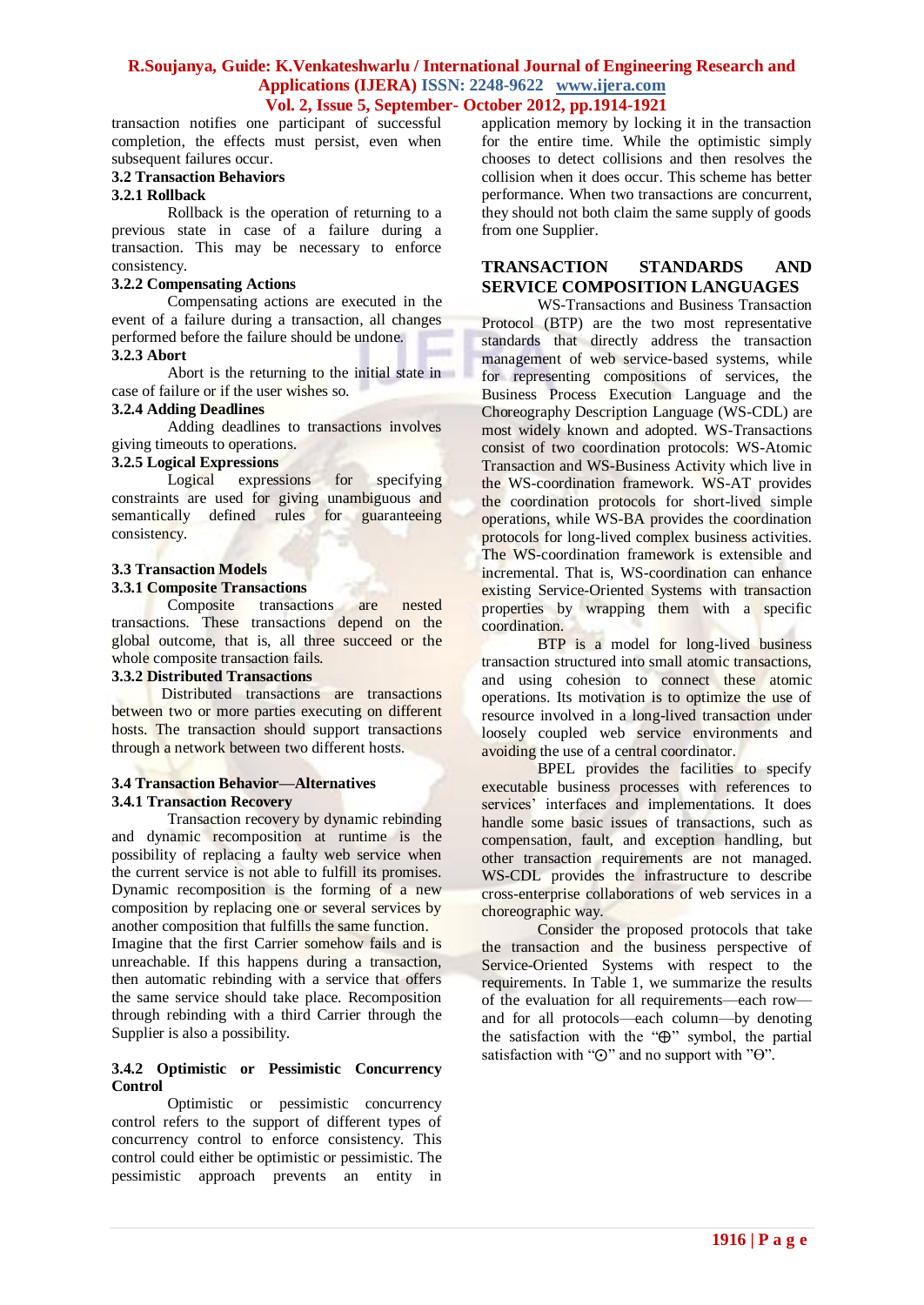| TABLE-1 | <b>Evaluation Results</b> |  |
|---------|---------------------------|--|
|         |                           |  |

| Requirements               | <b>BTP</b> | WS-<br>AT | WS-<br>BA | <b>BPEL</b> | WS-<br><b>CDL</b> |
|----------------------------|------------|-----------|-----------|-------------|-------------------|
| 3.1.1 Atomicity            | $\oplus$   | $\oplus$  | θ         | $\odot$     | $\odot$           |
| 3.1.2 Consistency          | $\oplus$   | $\oplus$  | $\odot$   | $\odot$     | $\odot$           |
| 3.1.3 Isolation            | $\Theta$   | $\oplus$  | $\oplus$  | $\oplus$    | $\oplus$          |
| 3.1.4 Durability           | $\oplus$   | $\oplus$  | $\oplus$  | $\oplus$    | $\odot$           |
| 3.2.1 Rollback             | $\oplus$   | $\oplus$  | $\odot$   | $\odot$     | $\oplus$          |
| 3.2.2 Compensating actions | $\Theta$   | A         | $\oplus$  | $\oplus$    | $\odot$           |
| 3.2.3 Abort                | $\oplus$   | $\oplus$  | $\oplus$  | $\oplus$    | $\Theta$          |
| 3.2.4 Adding deadlines     | A          | $\oplus$  | $\oplus$  | $\odot$     | $\oplus$          |
| 3.2.5 Logical expressions  | A          | $\Theta$  | $\ominus$ | $\oplus$    | ⊕                 |
| 3.3.1 Composite trans.     | $\oplus$   | $\oplus$  | $\oplus$  | $\oplus$    | $\oplus$          |
| 3.3.2 Distributed trans.   | $\oplus$   | $\oplus$  | $\oplus$  | $\oplus$    | $\oplus$          |
| 3.4.1 Trans. recovery      | $\ominus$  | $\ominus$ | $\ominus$ | $\oplus$    | A                 |
| 3.4.2 Concurrency control  | $\Theta$   | $\Theta$  | $\Theta$  | $\Theta$    | $\oplus$          |

WS-AT is a traditional protocol which satisfies the basic ACID properties. WS-BA, on the other hand, renounces atomicity to accommodate long-lived transactions. BTP has included confirm sets. These confirm sets let the application element choose which operations with parties in the transaction are to be canceled and which are to be confirmed. In this way, the application element is able to contact more services which perform the same task and to choose the best option. Unfortunately, BTP is not part of the WS-Stack, which limits its compatibility with other web service technologies. In addition, BTP does not support long-lived transactions. There is also a difference in granularity between the above transaction standards. WSAT contains simple two-phase commit protocols. WS-BA contains nonblocking protocols and BTP consists of a Sequence of small atomic transactions. As for security, WS-Security can be combined with WS-Transaction as well as with BTP.

Dynamic rebinding is supported only by BPEL, though only at the implementation level. WS-CDL supports most requirements, while its major disadvantage is that the large players in the field do not support it and that no implementation is available.

WS-AT is a very conservative business transaction model especially with respect to blocking. WS-BA is more appropriate for services, by renouncing to the concept of the two-phase commit. BTP places itself in the middle (two-phase commit is followed in a relaxed way). As for BPEL and WS-CDL, they address the business process perspective with limited transaction support.

# **5 PROPOSALS FOR INTEGRATING TRANSACTIONS INTO BPEL**

The above survey shows that there are standardized protocols for describing transactions and languages for describing processes in terms of flows of activities. The connection among these is, to say the least, very loose. The problem is that processes are described in terms of activities and roles capable of executing the activities, but semantic dependencies among these activities are not represented beyond message and flow control. It may happen that several operations from a single web service are invoked within a BPEL process, and dependencies among these operations may exist.

Our proposal consists of making the dependencies among the activities explicit via an automatic procedure and performing a restructuring step of the process, where necessary. The identified dependencies among activities can be then identified by the designer of the process as being transactions or not. In case they are, the designer will decide which kind of transactions they are and simply annotate them. The execution framework then takes care that transaction annotations are correctly managed at runtime. The need for the human design decision in the process is necessary due to the lack of semantic annotations of the BPEL processes. Only the designer can decide whether a set of activities that seem to have a dependency in the process are to be executed transaction ally or not.





Consider Fig. 3, where data transformation goes from left to right and we distinguish three layers: the data layer at the bottom, the middle execution layer defining the data transformation, and the knowledge level indicating from where the knowledge to transform the data comes. We start with a generic business process designed to solve some business goal. An automatic processing step, which we define next, identifies dependencies among activities. These are then reviewed by an expert that decides which actually transactions are and which not. For those who qualify, he further decides what kind of transactions they are and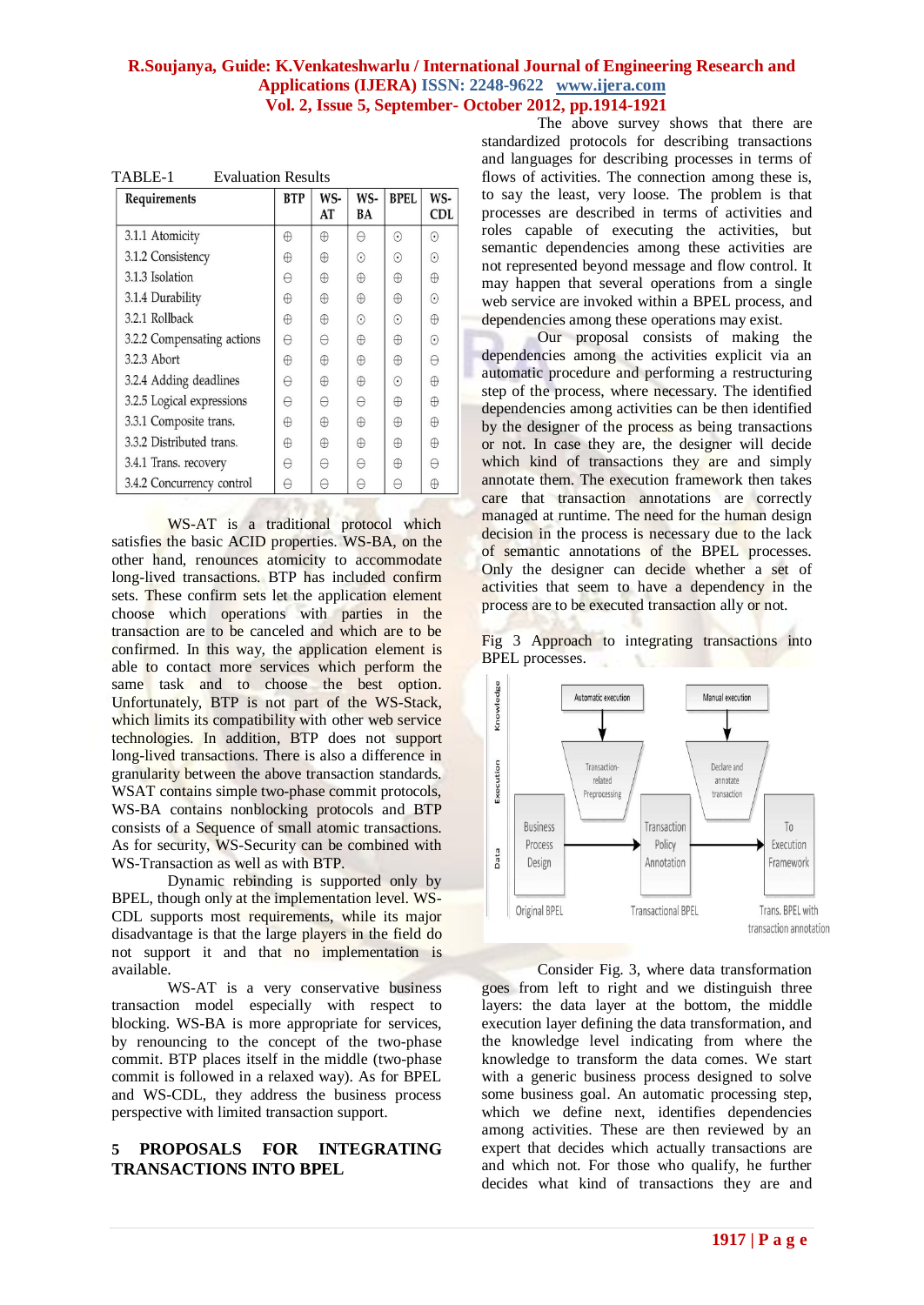annotates them. For instance, some may be long running while others may be atomic ones. We remark how this is a design step performed by an expert who understands the domain, the specific process, and the consequences of choosing a transaction policy in favor of another. This step cannot be automated unless further semantic annotations are made on the BPEL. The restructured and annotated process is then ready to be sent for execution. Next the execution phase and will be handled by the execution framework. We consider the three phases of the approach individually.

#### **5.1 Preprocessing**

Preprocessing the BPEL specification is performed in two steps, namely, 1) identification and 2) resolution of transaction dependencies. In order to illustrate the two steps, we introduce an abstract model of BPEL.

#### **5.1.1 Abstract Model of BPEL Specifications**

A BPEL process specification describes the interaction between services in a specific composite web service. Its abstract model, known as *behavioral interface*, defines the behavior of a group of services by specifying constraints on the order of messages to be sent and received from a service.

A BPEL specification "*S*" is a set of activities "*A*" and its associated links "*L*", represented by  $S = (A, L)$ **.** The links, which are directed, define a partial ordering over the set of activities and are thus well represented as a directed graph (e.g., Fig. 4).

- An activity "*a*" in *A* having a type represented by **Ta**, has the following properties:
- Name *Na*.
- Operation OP<sub>a</sub>, which is usually implemented by the web service at a specific port.
- Input variable  $IV_a$  and output variable  $OV_a$ , which specify the parameters required and produced by the *OPa*, respectively.
- Set of source links  $SL_a$  and set of target links *TLa*, which specify the outgoing and incoming links (transitions), respectively.

A link *l* in *S* has a unique name *N<sup>l</sup>* and is indirectly defined through two activities *a<sup>1</sup>* and  $a_2$  which indicates not only the direction  $l^d$  of the transition, but also the conditions  *for the* transition to take place.

Furthermore, the Customer-to-distributor link *lc-d* is one of the source links of the *ReceiveOrder* activity  $a_1$ , namely,  $l_{c-d} \in SLa_1$ . Furthermore,  $l_{c-d} \in TLa_6$ , where  $TLa_6$  is the target link of the *CompleteDistribution* activity *a6*. Therefore, the link *lc-d* connects the transition between  $a_1$  and  $a_6$ , denoted as

 $a_1 \frac{l c - d}{ }$  $\frac{-a}{a}$   $\rightarrow$  *a*<sub>6</sub>. Fig. 4 provides an illustration of  $a_1 \frac{l c - d}{ }$  $\frac{a}{\cdot} \rightarrow a_6.$ 

Figure 4: Representation of activities and the link that connects them.



## **5.1.2 Dependencies Identification Algorithm**

If one specifies a set of activities within a given BPEL specification S, there may exist dependencies among activities that can hinder the application of transaction management as described above. Assume that

 $S_t = \{ a_i \mid a_i \text{ is a transactional activity of } a \}$ *transaction t}* is a transaction *t* specified within the BPEL specification *S*.

For any two activities  $a_m$  and  $a_n$  where  $a_m$ , *a*<sub>*n*</sub> ∈ *S*<sub>*t*</sub> and *a*<sub>*m*</sub>  $\neq$  *a*<sub>*n*</sub>, if there exists a path *a*<sub>*m*</sub> → ....→  $a_n$  where  $l_{j1}$  and  $l_{jk}$  are some links connecting activities, we say that  $a_n$  is reachable from  $a_m$ , denoted as  $a_m \stackrel{*}{\rightarrow} a_n$ , and  $\{l_{j1} \dots l_{jk}\}$  is a link chain of  $a_m \stackrel{*}{\rightarrow} a_n$  denoted as **LC** {  $a_m \stackrel{*}{\rightarrow} a_n$  }. For any two activities  $a_m$  and  $a_n$  in a transaction  $S_t$  that are implemented by the same web service, if  $a_m \stackrel{*}{\rightarrow} a_n$ and  $OV_{am} \in l^c$  where  $l \in LC$  { $a_m \stackrel{*}{\rightarrow} a_n$ }, then a transaction dependency exists between  $a_m$  and  $a_n$ .

To identify the existence of transaction dependencies within a given BPEL specification *S*, we propose Algorithm 5.1.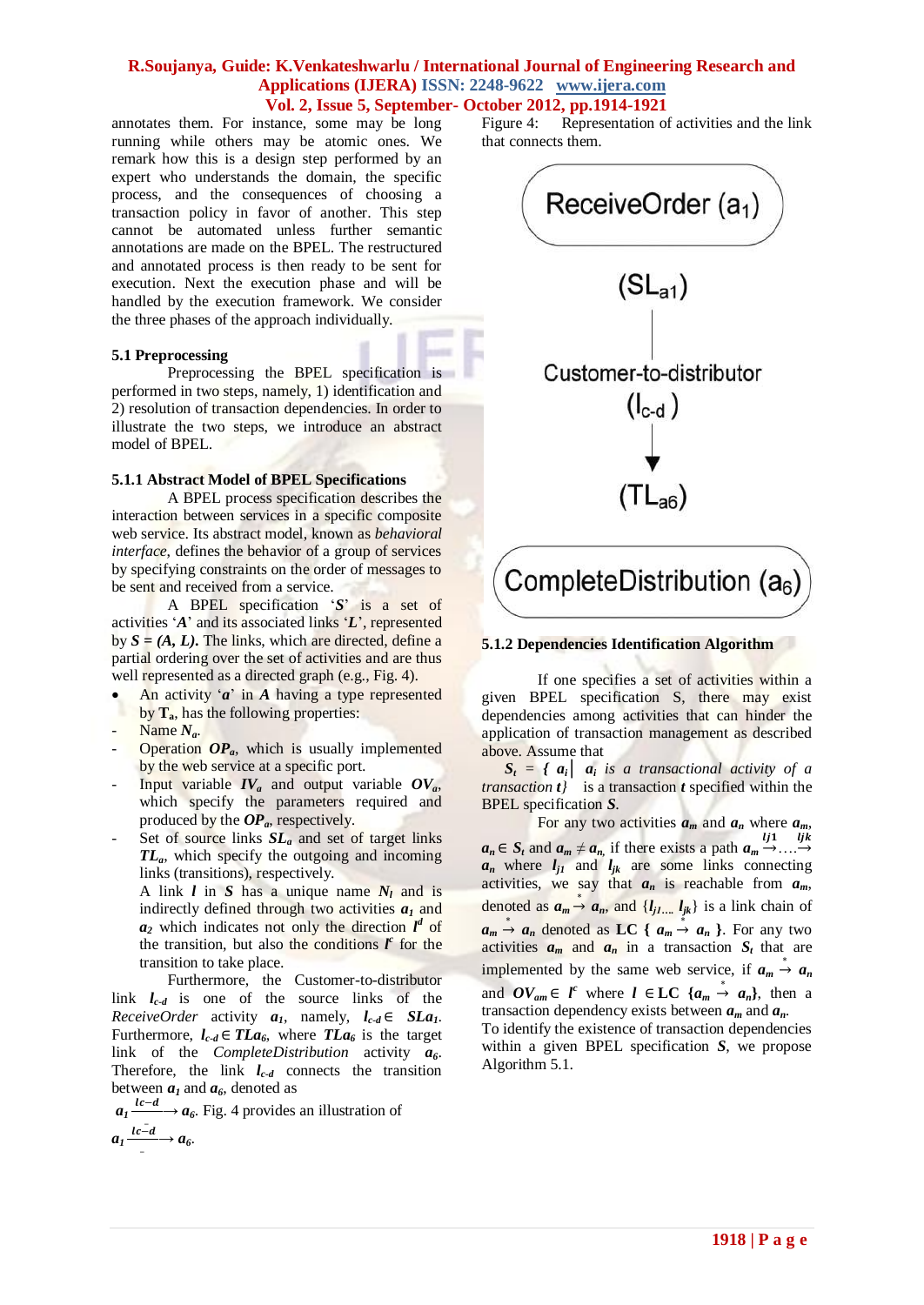

The algorithm is a standard graph algorithm similar to those for reachable set construction. The function *IdentifyDependency* takes *S* as input and outputs a Boolean value that represents the existence of transaction dependencies. The function first creates a path  $p$  for any two activities  $a_m$  and  $a_n$ . Then, traverses the links in the link chain  $l_s$  obtained from *p*. When a link *l* is detected and its transition condition  $l^c$  contains the output variable  $OV_{am}$  of the first activity  $a_m$ , or if it contains an output variable *OVai* which is identical to *OVam* semantically, the algorithm stops and returns TRUE. Otherwise, it continues until all pairs of activities in *S<sup>t</sup>* have been visited. Finally, if no transaction dependencies are detected, the algorithm returns FALSE.

## **5.1.3 Resolution of Dependencies**

Once transaction dependencies are identified, it is necessary to handle them. To solve this problem, we merge the dependent activities into one transaction. Algorithm 5.2 resolves the transaction dependencies within a BPEL specification S. It employs Algorithm 5.1 to detect transaction dependencies and it asks the user for confirmation that it is indeed a transactional dependency. The output is a new

BPEL specification referred to as preprocessed BPEL where conflicts are resolved.

Algorithm 5.2: DEPENDENCYRESOLVER
$$
(S_t)
$$
  
\n $PS = S_t$   
\nfor each  $a_m \in S_t$   
\nfor each  $a_n \in S_t$  and  $a_m \neq a_n$   
\ndo\n
$$
\begin{cases}\n\text{for each } a_n \in S_t \text{ and } a_m \neq a_n \\
\text{if } IdentityDependercy(a_m, a_n, PS) = \text{true} \\
\text{and } user\_agrees\_that\_it\_is\_transaction \\
\text{then } \{PS \longleftarrow PS(a_m/a_n)\n\end{cases}
$$
\nreturn  $(PS)$ 

# **5.2 Declaration of Transaction Policies**

Once transactions are identified and BPEL has been accordingly restructured, one needs to define the desired transactional behavior. To this end, we introduce a reference transaction policy declaration schema, shown in Fig. 7.

With this schema, one can declare the transaction policy using the following elements:

1. Trans ID is a nonzero integer, representing transactions within a business process.

2. Trans Protocol specifies a protocol for the transaction, such as WS-AtomicTransaction or WS-BusinessActivity.

3. Trans Root indicates the parent transaction identified by Trans\_ID. The value 0 is used to indicate the root transaction within the business process. One can specify the hierarchy of transactions by assigning appropriate Trans\_IDs and Trans\_Roots.

With such a schema, one can annotate constraints or preferences to a specific activity in the BPEL specification. The annotated activity must be an invoke activity. One can separately specify the desired constraints or preferences in the design-timeinfo or runtime-info sections. For transaction management, we declare the transaction policies in the section of the transinfo which is embedded within the section of runtime info, since a transaction policy is a runtime constraint. Together with the other types of process information, transaction policies are stored in an XML file for use at runtime.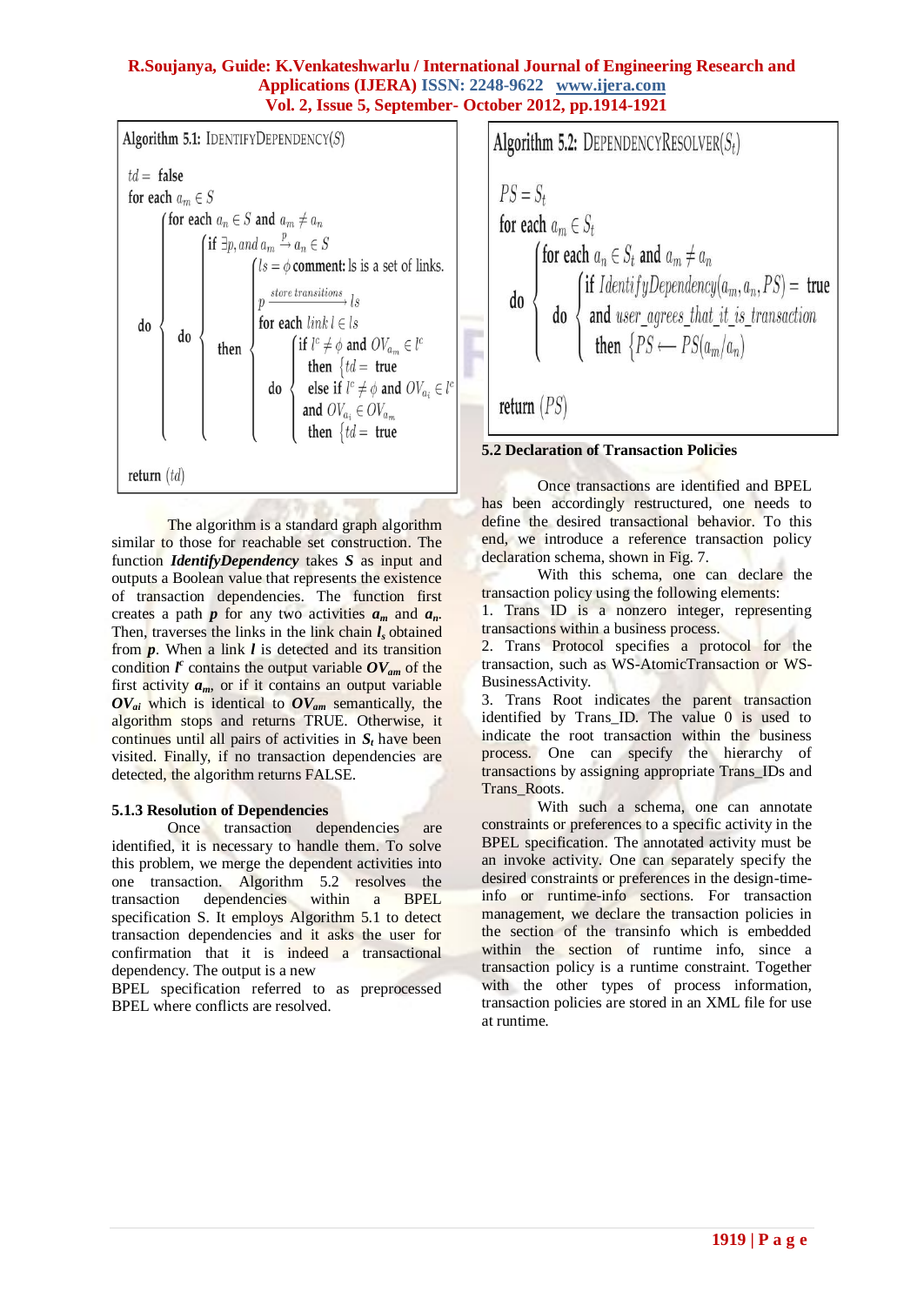Figure 7: A transaction policy declaration schema.

| <activity-info activityname="@ncname"><br/><design-time-info><br/><!-- To do: define design-time information --><br/></design-time-info><br/><run-time-info><br/><!-- To do: define other run-time information --><br/><trans-info><br/><math>\frac{1}{2}</math> <trans_id> i </trans_id> <!-- where i is a non zero integer --><br/><trans_protocol> [WS_AT]   [WS_BA] </trans_protocol></trans-info></run-time-info></activity-info> |  |
|----------------------------------------------------------------------------------------------------------------------------------------------------------------------------------------------------------------------------------------------------------------------------------------------------------------------------------------------------------------------------------------------------------------------------------------|--|
| <trans_root> Trans_ID </trans_root>                                                                                                                                                                                                                                                                                                                                                                                                    |  |
| $\langle$ /trans-info >                                                                                                                                                                                                                                                                                                                                                                                                                |  |
|                                                                                                                                                                                                                                                                                                                                                                                                                                        |  |
|                                                                                                                                                                                                                                                                                                                                                                                                                                        |  |

# **5.3 The Execution Framework**

The proposed approach transforms a generic business process into a restructured one in which transactions are identified and annotated. Now, one needs an execution framework that is richer than a simple BPEL engine. In fact, one needs to interpret the annotations, make sure that activities are executed according to the transaction conditions and also that the binding among dependent activities is consistent with the transaction semantics. To achieve this, we rely on the Service Centric System Engineering (SeCSE) platform in the context of which the current approach has been developed.

Service Centric System Engineering is a European sixth framework integrated project, whose primary goal is to create methods, tools, and techniques for system integrators and service providers and to support the cost-effective development of service-centric applications. The SeCSE service composition methodology supports the modeling of both the service interaction view and the service process view. A service integrator needs to design both the abstract flow logic and the decision logic of the process-based composition. Therefore, the SeCSE composition language allows the definition of a service composition in terms of a process and some rules that determine its dynamic behavior. Correspondingly, the flow logic can be represented by a BPEL specification, while the decision logic is defined by rules.

 Based on the architecture of the SeCSE platform, we built a transaction management tool called DecTM4B. It consists of three modules, namely,

 The *Preprocessor for Transaction Management* is used to identify and eliminate transaction dependencies occurring in the original BPEL specification. The output is the preprocessed BPEL specification. The SeCSE platform will deal with the binding of abstract services before the BPEL engine executes the BPEL specification. The preprocessing executed by Preprocessor for

T.M. happens just before the binding. Currently,ODE and ActiveBPEL are two BPEL engines supported by the SCENE platform.

- The *Event Adapter* maps the low-level events from the BPEL engine onto the binding-related events. The first version of SeCSE event adapter is extended to support the mapping of transaction-related events.
- The Transaction Manager is a separate component in the executor and deployed in the Mule container (Mule is a messaging platform based on ideas from Enterprise Service Bus (ESB) architectures).

The Transaction Manager consists of the following two transaction-specific components:

- *TransLog* is responsible for managing the lifecycle of transactions, such as creating transaction instances, maintaining the status of transaction instances, and destroying transaction instances. TransLog is also responsible for transferring the information among the components in the executor.

For example, it listens the transactionrelated events from the Event Adapter, and it is responsible for the communication between Transaction Manager and JBoss Transaction Server. - *PolicyOperator* retrieves the transaction policies from the XML file, and parses the transaction policies, and then maps transaction policies onto the coordination context. It provides a set of APIs which are to be called by the TransLog.

As for the implementation of transaction protocols, we rely on JBoss Transaction Server. JBoss Transaction Server is an open source<br>
implementation of WS-Coordination. implementation of WS-Coordination, WSAtomicTransaction, and WS-BusinessActivity. It provides a set of APIs to support the coordination services and transaction protocols. JBoss Transaction Server is selectedfor this purpose because it 1) is a complete, standalone, open source software tool, 2) has sufficient documentation and 3) and supports WS-Coordination and WS-Transaction.

# **6. CONCLUSION:**

Web services are being increasingly adopted by organizations in order to run their business more effectively and efficiently. However, current technologies lack the support often required by such organizations. The success of web services lies, among other factors, in their reliability, especially when economic interests are involved. One key feature is that of being able to deal transactionally with a set of operations, but this is far from being easy, especially when the operations in the transaction come from different remote service instances.

In this paper, we highlight the key requirements of transaction management in Service-Oriented Systems and propose a novel declarative transaction